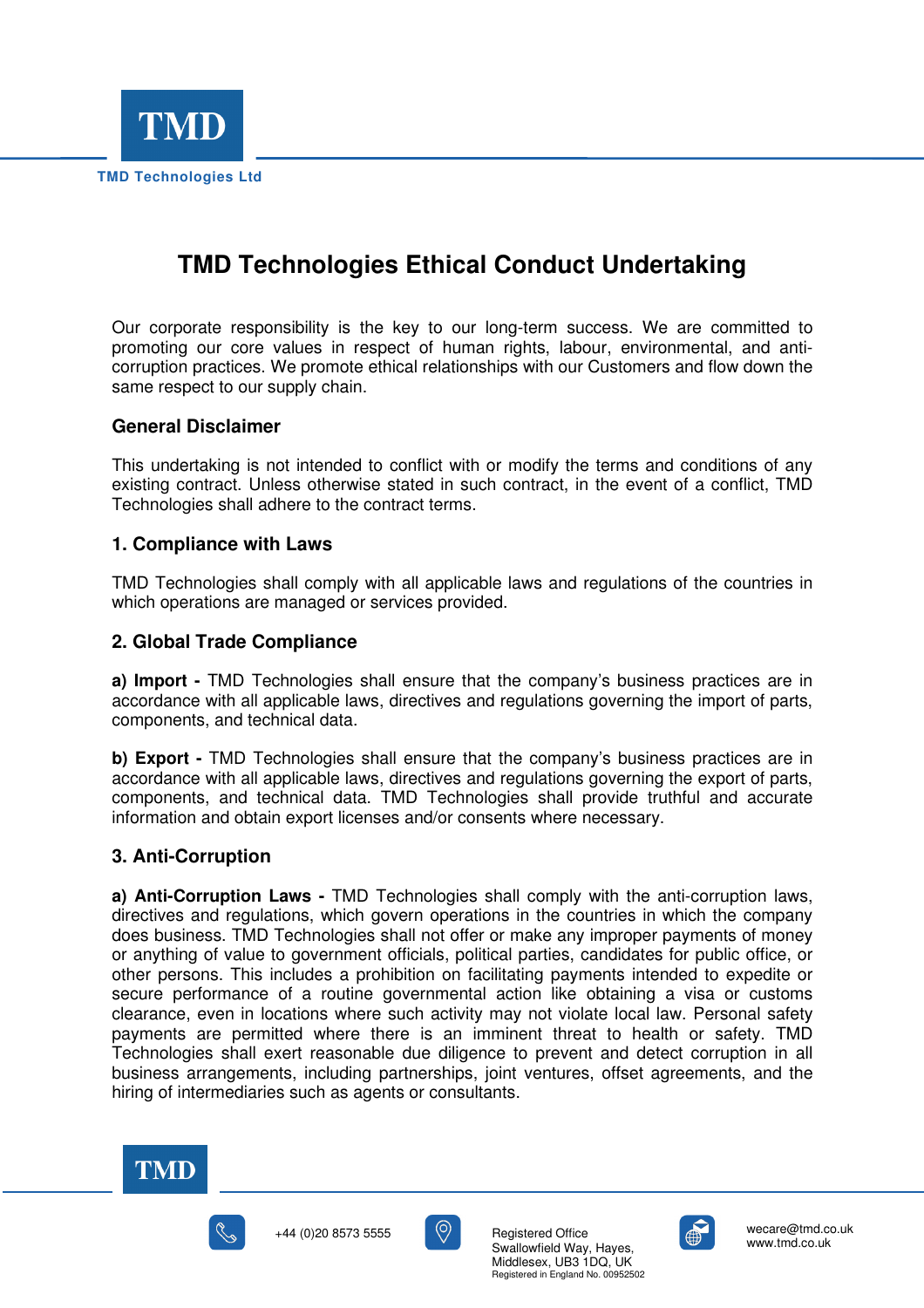

**b) Illegal Payments -** TMD Technologies shall not offer any illegal payments to, or receive any illegal payments from, any customer, supplier, the company's agents, representatives or others. The receipt, payment, and/or promise of sums of money or anything of value, directly or indirectly, intended to exert undue influence or improper advantage is prohibited. This prohibition applies even in locations where such activity may not violate local law.

**c) Fraud and Deception-** TMD Technologies shall not seek to gain any advantage of any kind by acting fraudulently, deceiving people or making false claims, or allow anyone else to do so. This includes defrauding or stealing from the company, a customer or any third party, and any kind of misappropriation of property.

**d) Competition and Anti-Trust -** TMD Technologies shall not fix prices or rig bids with the company's competitors. The company shall not exchange current, recent, or future pricing information with competitors. TMD Technologies shall refrain from participating in a cartel of any sort.

**e) Gifts/Business Courtesies -** TMD Technologies competes on the merits of the company's products and services. The exchange of business courtesies may not be used to gain an unfair competitive advantage. In any business relationship, TMD Technologies shall ensure that the offering or receipt of any gift or business courtesy is permitted by law and regulation, and that these exchanges do not violate the rules and standards of the recipient's organisation and are consistent with reasonable marketplace customs and practices.

**f) Insider Trading -** TMD Technologies and the company's personnel shall not use any material or non-publicly disclosed information obtained in the course of the company's business relationship with any Customer or Supplier as the basis for trading or for enabling others to trade in the stock or securities of any company.

## **4. Human Rights**

TMD Technologies treats people with respect and dignity, encourages diversity, remains receptive to diverse opinions, promotes equal opportunity for all, and fosters an inclusive and ethical culture, in accordance with the relevant international labour organisation (ILO) conventions.

**a) Child Labour -** TMD Technologies shall ensure that illegal child labour is not used in the performance of work. The term "child" refers to any person under the minimum legal age for employment where the work is performed provided the legal age is consistent with the minimum working ages defined by the international labour organisation (ILO).









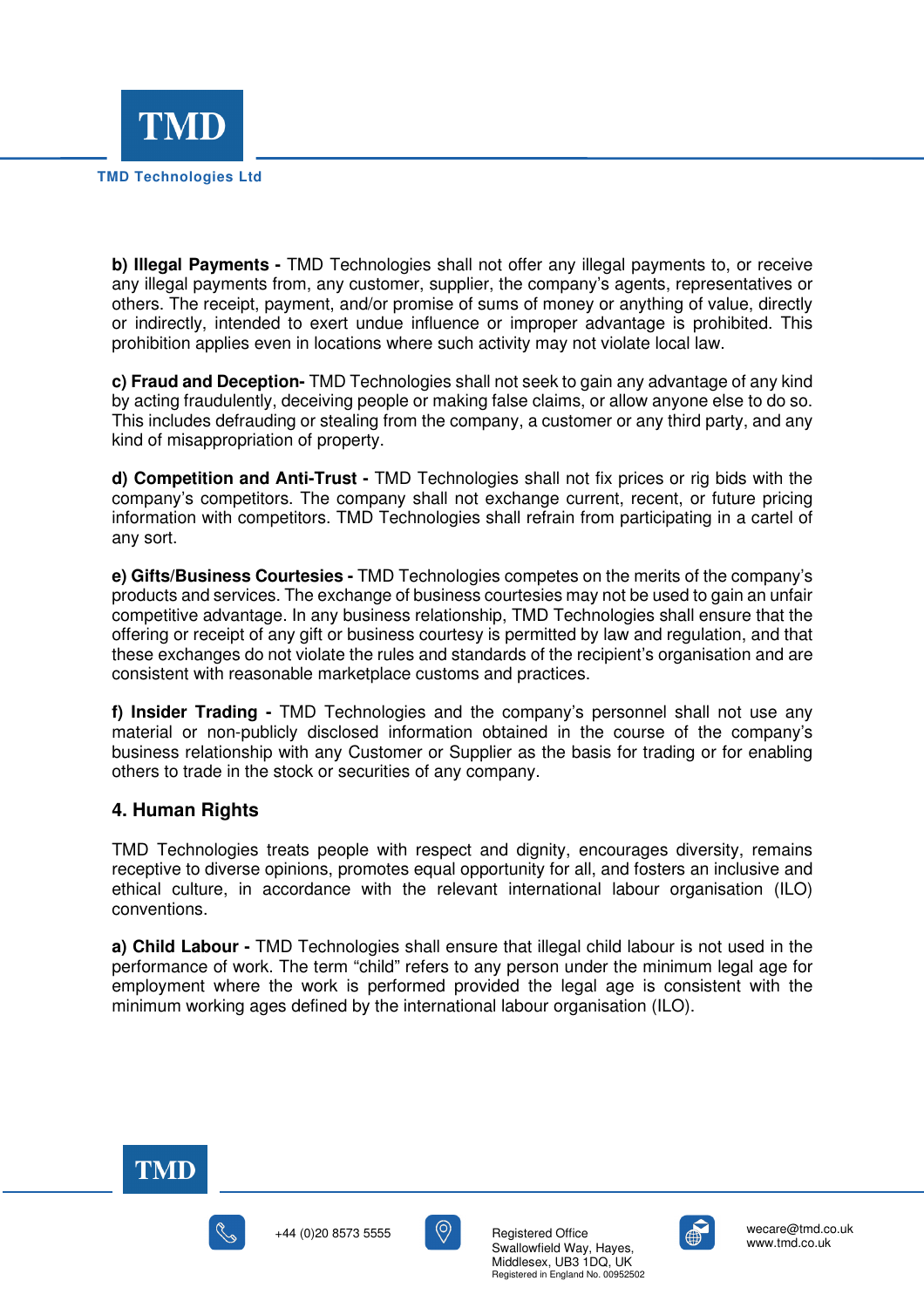

**b) Human Trafficking, including Forced or Indentured Labour -** TMD Technologies shall adhere to regulations prohibiting human trafficking and comply with all applicable local laws in the country or countries in which the company operates. TMD Technologies shall refrain from violating the rights of others and address any adverse human rights impacts of the company's operations.

## **5. Employment Practices**

**a) Harassment -** TMD Technologies ensures that the company's employees are afforded an employment environment that is free from physical, psychological, and verbal harassment, or other abusive conduct.

**b) Non-discrimination -** TMD Technologies are expected to provide equal employment opportunity to employees and applicants for employment without discrimination.

**c) Wage and Benefits -** TMD Technologies shall pay workers at least the minimum compensation required by local law and provide all legally mandated benefits. In addition to payment for regular hours of work, workers shall be paid for overtime at such premium rate as is legally required or, in those countries where such laws do not exist, at least equal to the company's regular hourly payment rate. Deduction from wages as a disciplinary measure are not be permitted.

**d) Social dialogue -** TMD Technologies respects the rights of workers to associate freely and communicate openly with management regarding working conditions without fear of harassment, intimidation, penalty, interference or reprisal. TMD Technologies also recognises and respects the rights of workers to exercise lawful rights of free association, including joining or not joining any association of their choosing.

## **6. Conflict of Interest**

TMD Technologies avoids conflicts of interest or situations giving the appearance of a potential conflict of interest. TMD Technologies shall provide notification to affected parties if an actual or potential conflict of interest arises. This includes a conflict between the interests of TMD and personal interests or those of close relatives, friends or associates.

## **7. Maintenance of Accurate Records**

TMD Technologies shall maintain accurate records, and shall not alter record entries to conceal or misrepresent underlying transactions. All records, regardless of format, made or received as evidence of a business transaction shall fully and accurately represent the transaction or event being documented. Records should be retained based on the applicable retention requirements.







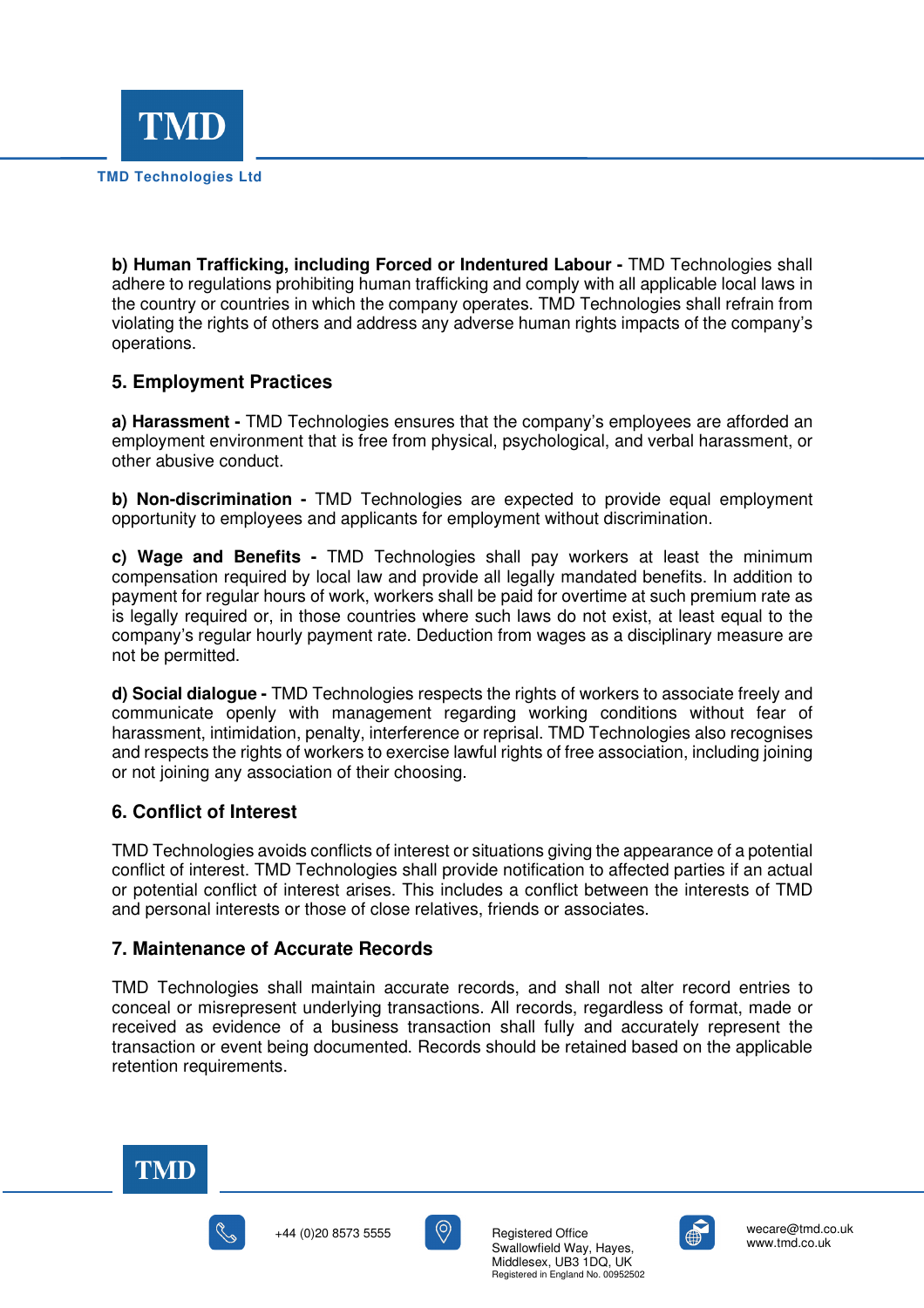

## **8. Information Protection**

**a) Confidential/Proprietary Information -** TMD Technologies shall properly handle sensitive information, including confidential, proprietary, and personal information. Information shall not be used for any purpose (e.g. advertisement, publicity, and the like) other than the business purpose for which it was provided, unless there is prior authorisation from the owner of the information.

**b) Intellectual Property -** TMD Technologies shall comply with all the applicable laws governing intellectual property rights assertions, including protection against disclosure, patents, copyrights, and trademarks.

**c) Information Security -** TMD Technologies shall protect the confidential and proprietary information of others, including personal information, from unauthorised access, destruction, use, modification and disclosure, through appropriate physical and electronic security procedures. TMD Technologies shall comply with applicable data privacy and protection laws.

## **9. Environment, Health, and Safety**

**a) Health, Safety, and the Environment -** TMD Technologies shall establish an appropriate management system for environment, health and safety. TMD Technologies shall further operate in a manner that actively manages risk, conserves natural resources and protects the environment in the communities within which the company operate. TMD Technologies should protect the health, safety, and the welfare of the company's employees, contractors, visitors and others who may be affected by the company's activities. Finally, as stated in Section 1 "Compliance with Laws" of this code, TMD Technologies shall comply with all applicable environmental, health and workplace safety laws and regulations.

**b) Responsible Sourcing of Minerals -** TMD Technologies shall comply with applicable laws and regulations regarding conflict minerals which include tin, tungsten, tantalum and gold. TMD Technologies policy in regard of conflict minerals is designed to assure that any tin, tungsten, tantalum or gold, which may be contained in the products the company manufactures, shall not directly or indirectly finance or benefit armed groups that are perpetrators of serious human rights abuses. TMD Technologies shall exercise, as may be directed by law, due diligence on the source and chain of custody of these minerals and require the same from the company's next tier suppliers.

**c) Counterfeit Parts -** TMD Technologies has developed, implemented, and maintains effective methods and processes appropriate to the company's products to minimise the risk of introducing counterfeit parts and materials into deliverable products. These methods cascade into the company's supply chain.